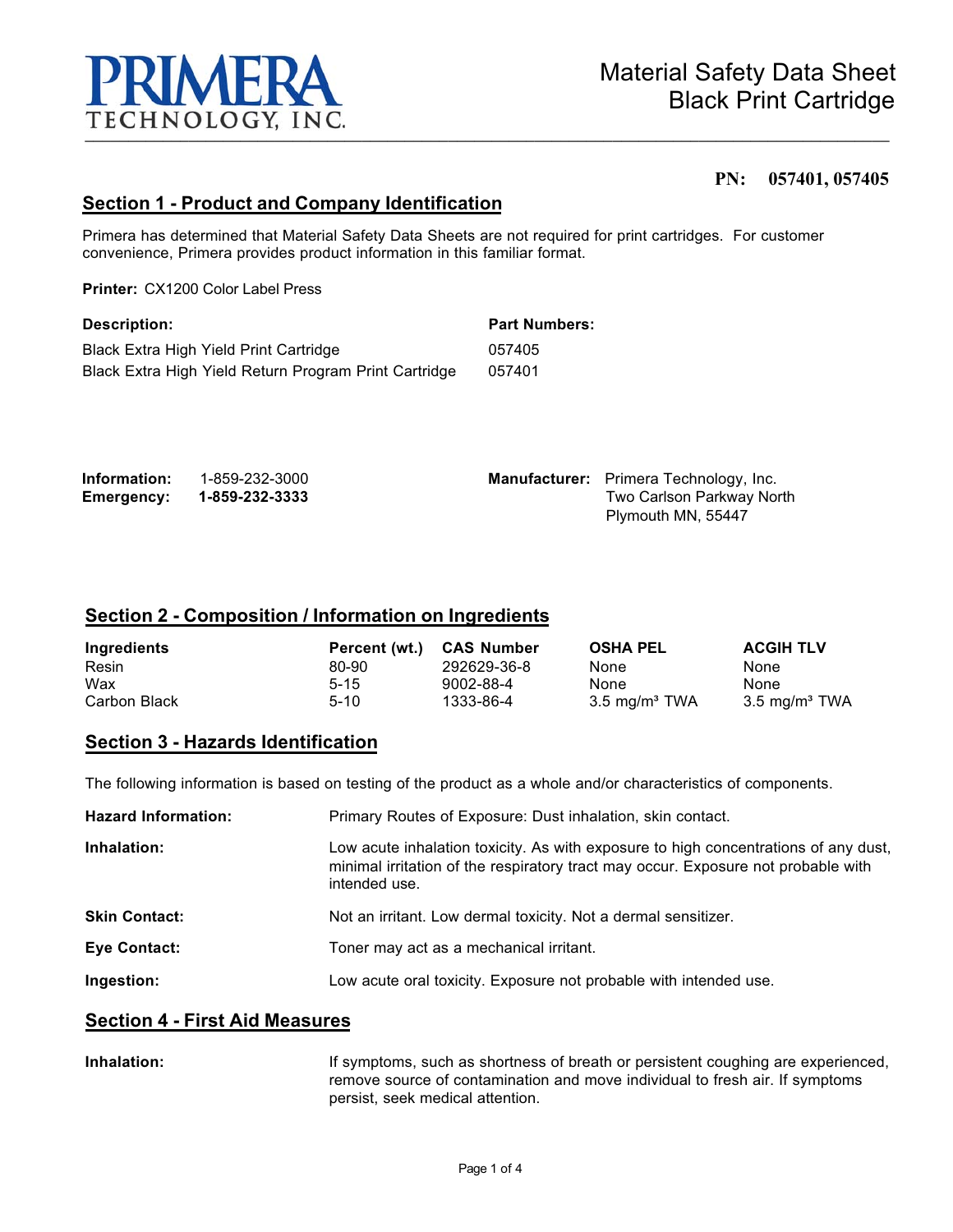| <b>Skin Contact:</b>          | Wash with soap and water. Should irritation occur, seek medical attention.                                                                                                                       |
|-------------------------------|--------------------------------------------------------------------------------------------------------------------------------------------------------------------------------------------------|
| <b>Eye Contact:</b>           | Do not rub eyes. Flush immediately with plenty of water. Remove contact lenses<br>and continue flushing for at least 15 minutes. If irritation develops and persists,<br>seek medical attention. |
| Ingestion:                    | Do not induce vomiting. Slowly dilute with 1-2 glasses of water or milk and seek<br>medical attention. Never give anything by mouth to an unconscious person.                                    |
| <b>Aggravated Conditions:</b> | Exposure to high airborne dust concentrations, including toner, may aggravate<br>existing respiratory conditions.                                                                                |
| <b>Notes to Physician:</b>    | No specific antidote.                                                                                                                                                                            |

## **Section 5 - Fire Fighting Measures**

| Flash Point/Range (°C):<br>Autoignition Temperature (°C):<br><b>Flammable Limits in Air UEL:</b><br><b>Flammable Limits in Air LEL:</b> | Solid, not applicable<br>Not applicable<br>Not determined<br>Not determined                                                                                         |
|-----------------------------------------------------------------------------------------------------------------------------------------|---------------------------------------------------------------------------------------------------------------------------------------------------------------------|
| <b>Extinguishing Media:</b>                                                                                                             | Carbon dioxide, water spray or fog, dry chemical or foam                                                                                                            |
| <b>Hazardous Combustion</b><br><b>Products:</b>                                                                                         | Carbon monoxide, carbon dioxide, unidentified organics                                                                                                              |
| <b>Special Exposure Hazards:</b>                                                                                                        | Like many finely divided materials, toner dust, in high concentrations can form an<br>explosive mixture in air which, if ignited, could result in a dust explosion. |
| <b>Special Protective Equipment:</b>                                                                                                    | Fire fighters should wear full protective clothing, including self-contained breathing<br>apparatus, if a large number of cartridges are involved.                  |
| <b>NFPA Rating:</b><br><b>HMIS Classification:</b>                                                                                      | Health: 1 Flammability: 1 Reactivity: 0<br>Health: 1 Flammability: 1 Reactivity: 0                                                                                  |

# **Section 6 - Accidental Release Measures**

| <b>Personal Precautionary</b><br><b>Measures:</b>    | None required for intended use in printer.                                                                                                                                                                                                                                                                                                                            |  |
|------------------------------------------------------|-----------------------------------------------------------------------------------------------------------------------------------------------------------------------------------------------------------------------------------------------------------------------------------------------------------------------------------------------------------------------|--|
| <b>Environmental Precautionary:</b>                  | Disposal is subject to national, state, regional, or provincial regulations.                                                                                                                                                                                                                                                                                          |  |
| <b>Procedure for Cleaning/</b><br><b>Absorption:</b> | If a dust cloud is possible due to a spill, remove all sources of ignition such as<br>open sparks, flames, or static discharge to prevent the ignition of the dust.<br>Minimize dust generation during clean up. Sweep up spill with non-metallic broom<br>and dustpan. Contain for disposal. Oil permeated sweeping compound may be<br>useful in cleaning up spills. |  |

## **Section 7 - Handling and Storage**

| Handling:      | To avoid damage to cartridge and accidental contact with toner:<br>Keep out of reach of children. |
|----------------|---------------------------------------------------------------------------------------------------|
| <b>Storage</b> | Store in a cool, dry place. Store away from oxidizing material.                                   |

## **Section 8 - Exposure Controls / Personal Protection**

| <b>Engineering Controls:</b><br>None required. Use in a well ventilated area. |
|-------------------------------------------------------------------------------|
|-------------------------------------------------------------------------------|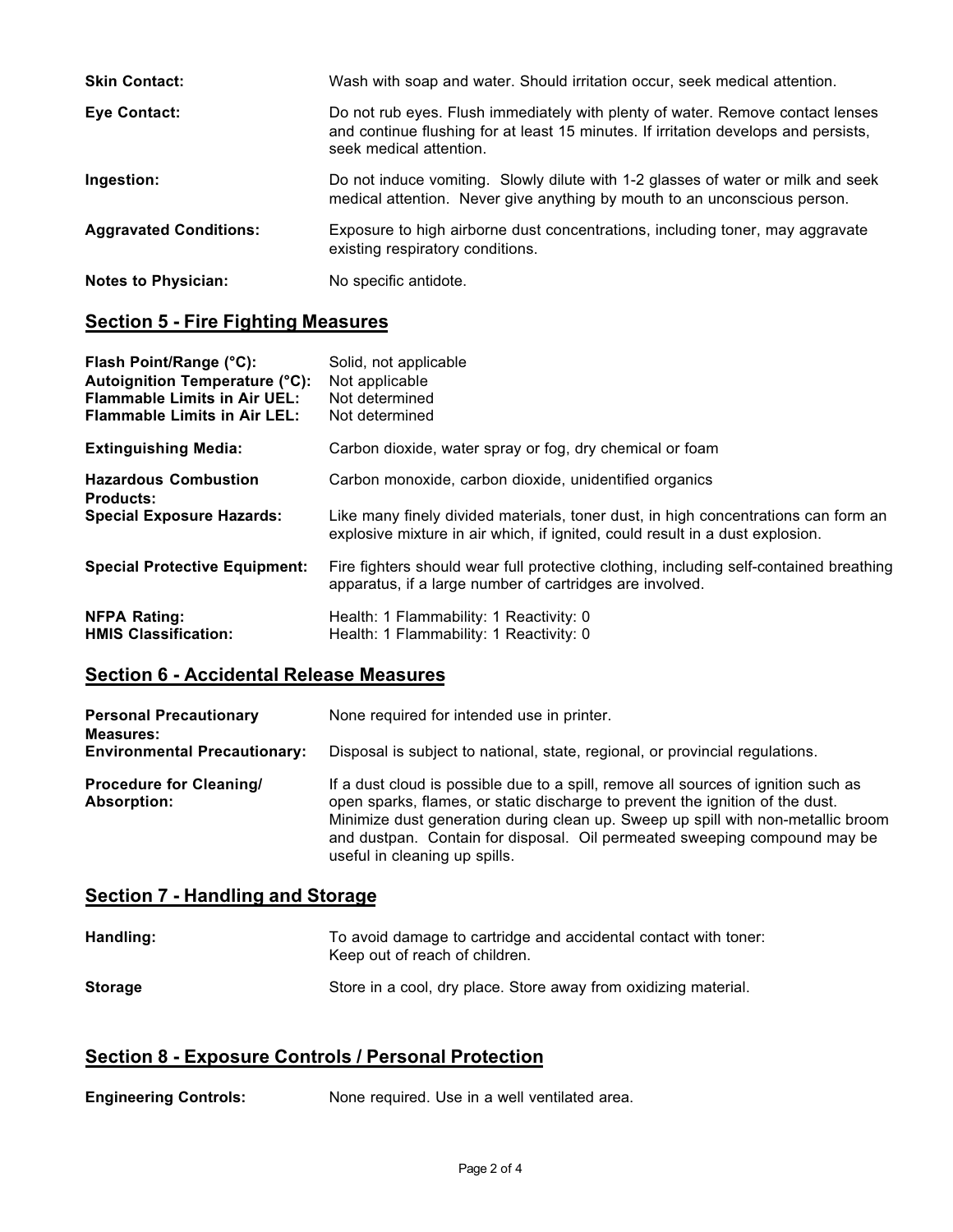| <b>Respiratory Protection:</b> | None required for intended use in printer. |
|--------------------------------|--------------------------------------------|
| Gloves:                        | None required for intended use in printer. |
| <b>Skin Protection:</b>        | None required for intended use in printer. |
| Eyes:                          | None required for intended use in printer. |

# **Section 9 - Physical and Chemical Properties**

| <b>Physical State:</b>                  | Solid powder            | Freezing Point/Range (°C):  | Not applicable |
|-----------------------------------------|-------------------------|-----------------------------|----------------|
| Color:                                  | Black                   | <b>Melting Point/Range:</b> | Not determined |
| Odor:                                   | Faint plastic-like odor | Vapor Density (Air=1):      | Not applicable |
| <b>Specific Gravity: Not determined</b> |                         | % Volatiles:                | Not determined |
| Solubility in Water: Insoluble          |                         | <b>Evaporation Rate:</b>    | Not applicable |

# **Section 10 - Stability and Reactivity**

| <b>Chemical Stability:</b>                         | Stable                                                 |
|----------------------------------------------------|--------------------------------------------------------|
| <b>Hazardous Polymerization:</b>                   | Will not occur                                         |
| <b>Conditions to Avoid:</b>                        | High temperatures and flame                            |
| <b>Materials to Avoid:</b>                         | Strong oxidizers                                       |
| <b>Hazardous Decomposition</b><br><b>Products:</b> | Carbon monoxide, carbon dioxide, unidentified organics |
| <b>Additional Guidelines:</b>                      | None                                                   |

## **Section 11 - Toxicological Information**

| <b>Primary Routes of Exposure:</b>              | Inhalation of dust, skin contact.                                                                                                                                                                                                                                                                                                                                                                                                                 |
|-------------------------------------------------|---------------------------------------------------------------------------------------------------------------------------------------------------------------------------------------------------------------------------------------------------------------------------------------------------------------------------------------------------------------------------------------------------------------------------------------------------|
| Ingestion:                                      | Low acute oral toxicity. Exposure not probable with intended use.                                                                                                                                                                                                                                                                                                                                                                                 |
| <b>Acute Toxicity Oral Rat LD50</b><br>(mg/kg): | >5000                                                                                                                                                                                                                                                                                                                                                                                                                                             |
| Inhalation:                                     | Low acute inhalation toxicity. As with exposure to high concentrations of any dust,<br>minimal irritation of the respiratory tract may occur. Pure carbon black, a minor<br>component of this product, has been listed by IARC as a group 2B (possible<br>carcinogen). This classification is based on rat "lung particulate overload" studies<br>performed with airborne particulate carbon black. Toner is not listed by IARC,<br>NTP. or OSHA. |
| <b>Aggravated Conditions:</b>                   | Exposure to high airborne dust concentrations, including toner, may aggravate<br>existing respiratory conditions.                                                                                                                                                                                                                                                                                                                                 |
| <b>Carcinogenicity Comment:</b>                 | Neither this product nor any of its components present above 0.1% are listed by<br>IARC, NTP, or OSHA as known carcinogens.                                                                                                                                                                                                                                                                                                                       |

## **Section 12 - Ecological Information**

| Mobility:               | Not determined |
|-------------------------|----------------|
| <b>Bioaccumulative:</b> | Not determined |
| <b>Persistence:</b>     | Not determined |